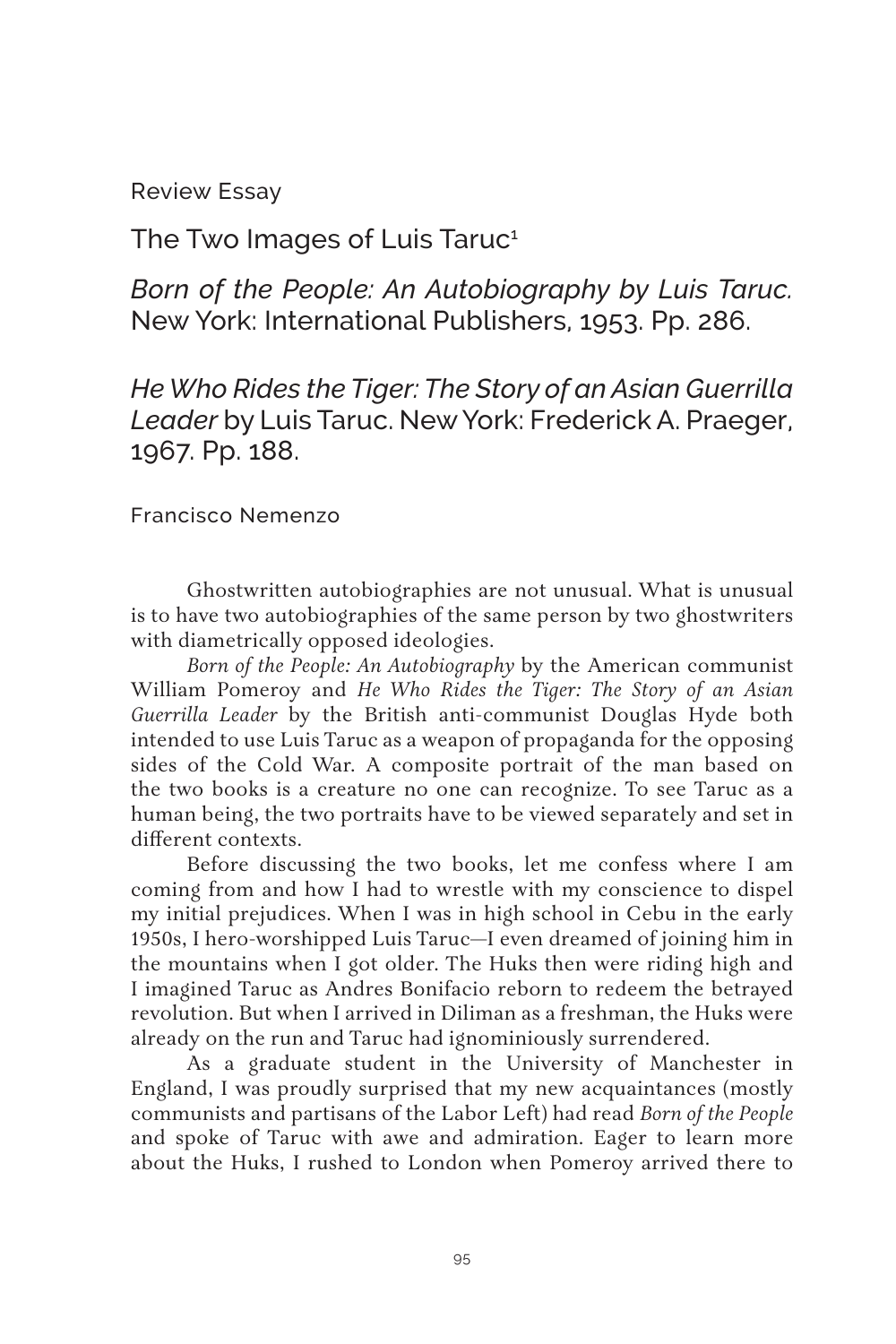reunite with his Filipino wife.<sup>2</sup> We became close friends. My wife and I would stay with them while in London, and they would spend holidays with us in Manchester. I therefore had ample time to ask Pomeroy about the Huks. To my disappointment, he debunked the good things he wrote about Taruc in *Born of the People*.

When I returned to the Philippines in 1965, my contact with the underground gave me a pamphlet entitled *Portrait of a Careerist*, a party document damning Taruc as an attention-seeking, treacherous, mendacious, and egocentric scoundrel. With this, I got my first party assignment: to "expose" Ka Luis in the open forum following his talk in the University of the Philippines (UP). I knew nothing about his "crimes" beyond what I heard from Pomeroy and read in the *Portrait of a Careerist*. Yet, as a new party member, I was anxious to demonstrate party loyalty. I performed the nasty task to the wild applause of an audience packed with Kabataang Makabayan (KM), the Student Cultural Association of the University of the Philippines (SCAUP), and Bagong Asya students.<sup>3</sup> But my conscience bothered me soon after. I vilified a man without having checked the charges against him. I put party duty above my duty as a scholar. So I sought an occasion to apologize privately.

The first chance for a private apology came when Taruc and I were detained at the NRI facility in Camp Crame under martial law. However, his abominable behavior in captivity dulled my sense of guilt.4 I shared the sentiment of Ernie Granada (the acerbic *Manila Chronicle* columnist) who was also detained at NRI, when he told Ka Luis bluntly that his greatest tragedy was to live too long. "Had you died earlier," Ernie said, "we would remember you as a hero. Now we just see you as a dirty old man."

But in the 1980s, when I was beginning to be conscious of mortality, I exerted an extra effort to make amends. I accidentally met Ka Luis and Ka Reg (his brother) just before I assumed office as UP president. They invited me to the HukVets office along Kalayaan Avenue to talk about Reg's project proposal to revive the abaca industry. I thought reviving a fiber whose value has been replaced by plastics seemed to be a foolish idea. Nonetheless, it was a chance to hear his side of the Huk story. Looking back, I suspect that neither was Ka Luis interested in abaca farming as we discussed the subject for just a few minutes in our first meeting. I readily accepted his invitation to come again. That started a series of long conversations, sharing and analyzing our experiences in the communist movement.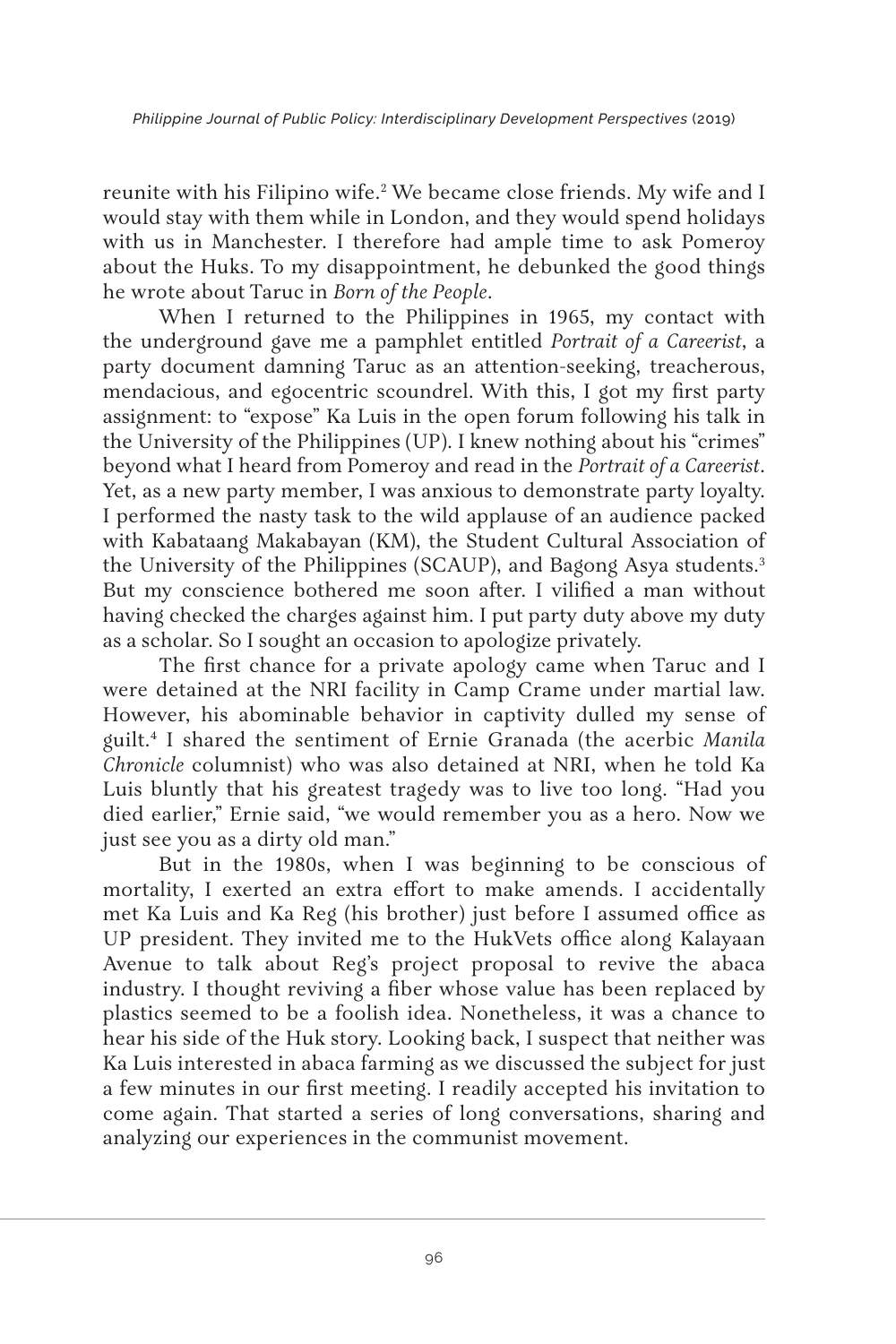Let me give a brief background to his first "autobiography." William Pomeroy joined the American communist party as a young worker in uptown New York. Although he did not have a university degree in journalism, he taught himself to write fiction and poetry, and later worked part-time for the *Daily Worker*.

He first came to the Philippines as a GI, a US army sergeant, attached to the historical unit of Douglas MacArthur's invading force in Leyte. On his way home after Japan's surrender, he took a leave to write about the devastation of Manila; in truth, his true intention was to seek out the communist guerrillas.

Fascinated by his newfound Filipino comrades, Pomeroy thought of expanding his *Daily Worker* articles into a full-blown history of the Hukbalahap. James Allen, the president of International Publishers, the publishing house of the Communist Party of the United States of America (CPUSA), commissioned him to return to the Philippines to collect more materials for the book project.<sup>5</sup> As operational cover, he enrolled in UP Diliman under the GI Bill of Rights.6 The Partido Komunista ng Pilipinas (PKP) politburo assigned its only woman member, Celia Mariano, to be his guide and interpreter.7 They fell in love and planned to settle in the US. But the PKP would not let Celia go. As loyal communists, they agreed to stay in the Philippines for good. This necessitated drastic changes in the book. Pomeroy would blow his cover and he would surely get deported if the book appeared under his name and published by the American communist party in the heydays of McCarthyism.8 Thus, he hurriedly rewrote it as an autobiography of Taruc and retitled it to *Born of the People*. 9

The change in format entailed some anomalies, which only the participants in those meetings, rallies, and battles recounted in the book could detect. In the rewritten version, all heroic episodes and all quotable quotes were attributed to Taruc, who then appeared as a quick-witted and omnipresent superman. The episodes in *Born of the People* were factual, but Taruc's role was grossly exaggerated. In short, Pomeroy romanticized Taruc to make him look like a true communist.

The other portrait of Taruc by Douglas Hyde ought to be taken in the context of a fierce internal debate ensuing from the capture of the Manila-based politburo in 1950 and the subsequent government counteroffensive. The debate raised basic questions: Does a revolutionary situation still exist? After suffering tremendous losses, can the Hukbong Mapagpalaya ng Bayan (HMB) still withstand the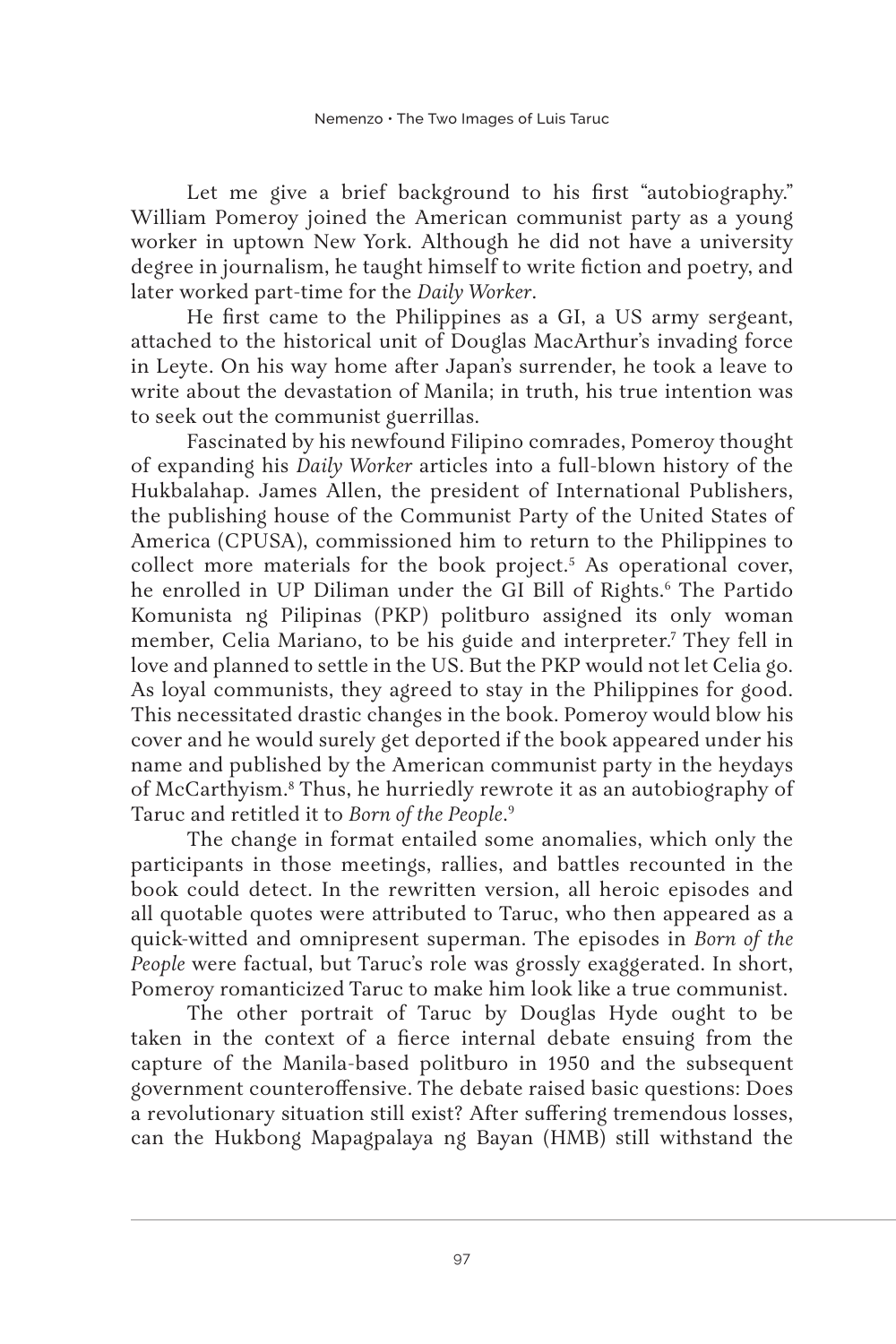relentless military operations? Or is it time to shift gears and pursue another form of struggle?

Luis Taruc, his brother Peregrino, and Ignacio Dabu, who were based in Central Luzon, took the realistic view that the backbone of the HMB had been crushed and the remaining combatants were thoroughly demoralized. To persist in the armed struggle under such circumstances meant losing whatever was left of the party and the people's army.

By contrast, PKP general secretary Dr. Jesus Lava and secretary for military affairs Casto Alejandrino, who were based in the Southern Tagalog, stubbornly insisted that the Huks had only suffered a setback, which could be reversed by a determined counteroffensive. Abandoning the armed struggle in response to tactical reverses was to betray the revolution.

The debate came to a head when Taruc announced that he was available for press interviews in his mountain lair. He presented his personal opinions to the media as if they were the official HMB positions. These unilateral actions prompted Dr. Lava to spread the word that Taruc had been divested of the authority to speak on behalf of the party and HMB.

Taruc also claimed that Lava ordered his execution, a charge Lava denied. According to Taruc's close-in security (who was later assigned to me), he heard of the execution order only from Taruc himself. Had he and the other bodyguards received it through the party channel, they would have been obliged to kill their boss. Whether true or imagined, the threat to his life provided Taruc an excuse for surrendering to the Central Intelligence Agency (CIA) agent Benigno "Ninoy" Aquino Jr.

Taruc claimed that he surrendered because of Ninoy's assurance of presidential clemency. President Ramon Magsaysay, however, reneged on the promise because Taruc failed to deliver what was expected of him, that is, the laying down of arms by the entire HMB. Since he acted on his own without consulting the politburo, even his bodyguards refused to go with him along that shameful path.

I cannot be too harsh on Ka Luis, even if I deplore the way he ended his revolutionary career. He was a charismatic figure who was sincerely committed to the legitimate cause of the peasantry. Despite his capitulation, no one can delete from history his role in the struggle against fascism and the neocolonial government.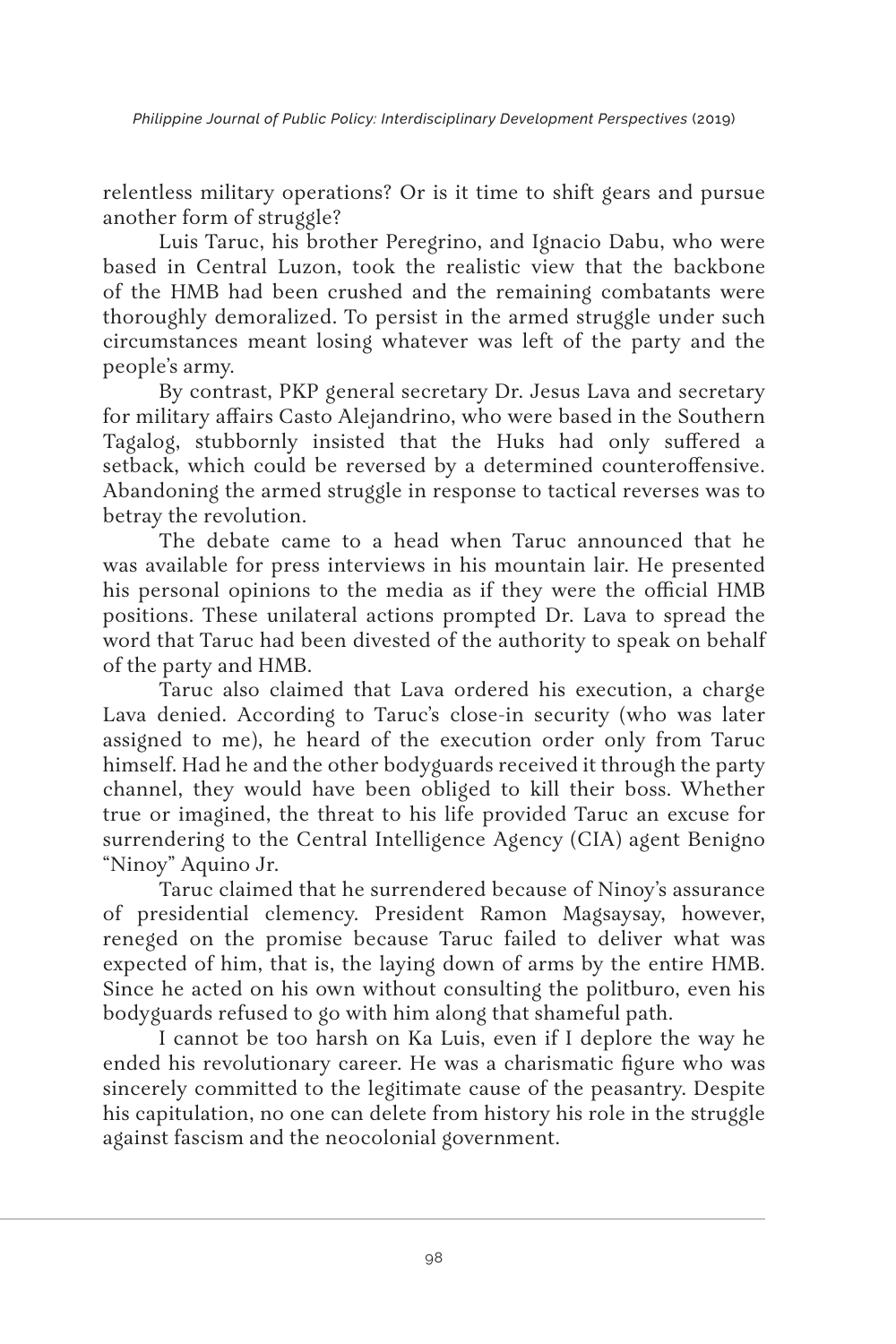Sadly, he negated his contributions to the revolutionary movement in a vain effort to placate the ruling class. The process of self-destruction started with the visit of Douglas Hyde to Camp Panopio, where Taruc was kept away from his hardline comrades.

Douglas Hyde had no relation to Mr. Hyde in Robert Louis Stevenson's horror novella, but he resembled the evil alter ego of the gentle Dr. Jekyll. Douglas Hyde transfigured himself more times than Dr. Jekyll: from being a minister of the Methodist Church, he shifted to communism,<sup>10</sup> then converted to Roman Catholicism, and, before his death, proclaimed himself an "agnostic Christian" (whatever that means).

In Camp Panopio, Hyde proposed to retouch Taruc's public image into a repentant sinner, a god-fearing liberal. Thinking perhaps that a public act of contrition would get him out of jail, Taruc authorized Hyde to write *He Who Rides the Tiger*. In this bogus autobiography, Hyde tells an incredible story of a devout Catholic whose passionate love for the peasants made him an easy prey to communist manipulation. In all innocence, he joined the armed rebellion, but deep inside he remained religious and cherished the values of American liberalism.

It is obvious from his pronouncements, even before he turned renegade, that he had little understanding of Marxist theory. But that is not unusual in the communist movement. Only a few party members actually studied Marx and Lenin. Most Filipino communists are like most Filipino Christians who never read the Bible. Driven by hatred for their masters rather than fear of eternal damnation, they gambled their lives in the armed rebellion.

During the years I was in the party, I met several comrades who wore rosaries like amulets, indulged in self-flagellation during Good Fridays, venerated all sorts of supernatural beings, and fervently aspired for eternal bliss. These pseudo-Christian pagan practices imbued them with extraordinary courage. But they were no less trustworthy than the atheists. If cultural anthropologists speak of "folk Christianity," we can also speak of "folk Marxism"—both are outcomes of indigenizing foreign ideas (Nemenzo 1984).

Anyone who knows the tortuous processes of recruitment and promotion in an underground party cannot believe that Taruc was never a communist, as he claims in Hyde's "autobiography." And he was not an ordinary cadre; he was for many years a member of the central committee, the politburo, and the secretariat.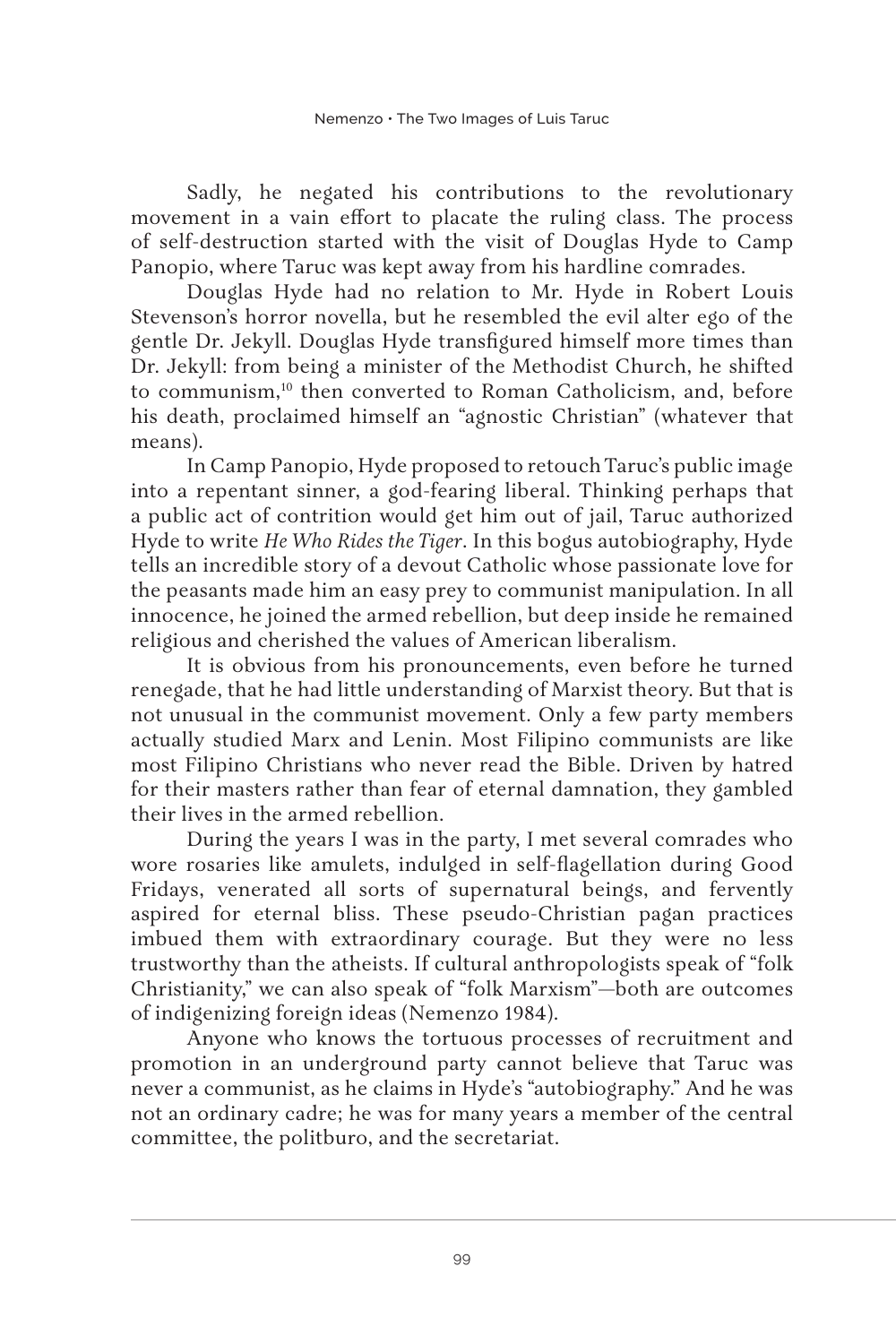*Philippine Journal of Public Policy: Interdisciplinary Development Perspectives* (2019)

Ka Luis was not naive, as Douglas Hyde painted him. He was street smart, even if unsophisticated. He feigned humility and spoke in the servile style of a Filipino peasant, sprinkling his talk with the respectful Tagalog word *po*. He typified what Antonio Gramsci, the Italian Marxist theoretician, called an "organic intellectual."

He was not exactly a military man. His former bodyguards recalled that when caught in tight situations, they always followed their instincts because they had little faith in the "supremo's" tactical judgment. Taruc's role in the movement was that of a spokesman and rallying symbol rather than a commander. Few could match his eloquence in mass meetings and his persuasiveness in private chats. In a rebel army whose survival depends on people's support, such talent is a great military asset. The common folks genuinely loved him while he was in the movement. Even when he was already consorting with the enemy, the rank and file Huks still regarded him with affection.

In our long conversations at the HukVets headquarters, Ka Luis convinced me of the correctness of his assessment of the political situation in 1951 to 1953. Jose Lava's decision in 1950 to seize power in two years was indeed an adventurist error, for which the movement had to pay a very heavy price.

But I vehemently disagreed on the wisdom of his decision to enter into peace talks with Magsaysay's emissary without consulting the other members of the party leadership. The timing was utterly wrong. An honorable political settlement is possible only when the enemy realizes that he remains vulnerable unless he grants political and economic concessions not only to the rebels but also to their mass supporters.

Despite heavy losses, at the time Taruc surrendered in 1954, the remaining HMB contingents, although fragmented and disoriented, still had the capability to strike the government forces with small-scale guerrilla operations. If the oversized field commands were broken up into small mobile units, the Huks could have created favorable conditions for a genuine political settlement. But by negotiating on his own, as well as ignoring his colleagues in the collective leadership, Taruc inadvertently showed the public that he was not in command of the HMB.

After giving himself up, even those who sympathized with his belated complaint that the government betrayed its promise of presidential clemency turned their backs on him. Magsaysay and the Joint US Military Advisory Group (JUSMAG) were not interested in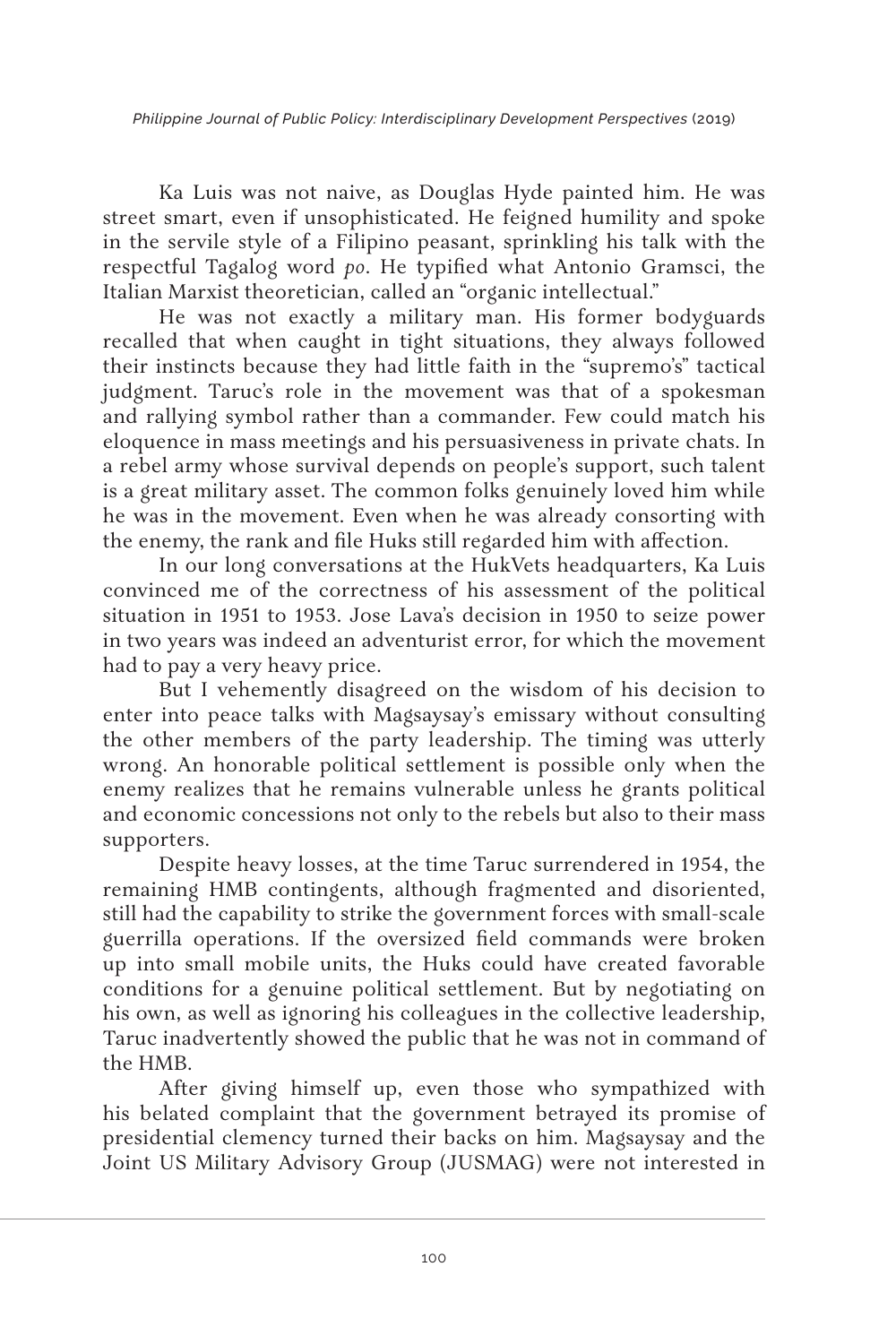Taruc alone; they wanted nothing less than the surrender of the entire Huk army.

Had the politburo planned an orderly retreat, discarding the "early seizure of power orientation" and aiming at the more modest goal of making the neocolonial government conscious of its vulnerability, perhaps there could have been an honorable, not a humiliating end to the civil war. And Luis Taruc might have emerged as the champion of the peasant cause, not the repentant rebel pleading for mercy from a government he once denounced as oppressive, subservient, and corrupt.

**Francisco Nemenzo** is Professor Emeritus in political science and former president of the University of the Philippines.

## **Notes**

1. This is an expanded version of a paper delivered at the post-screening forum of "Alipato: The Luis Taruc Story," at Cine Adarna on October 29, 2019. Since the four panelists had only 10 minutes to speak, I deleted several paragraphs in my presentation but restored them here.

2. After serving 10 years in prison for rebellion, Pomeroy was deported to the US but the US would not allow his Filipino wife to enter "the land of the brave and the free." The British government granted them political asylum in 1963. They lived in London until they died a few years ago.

3. KM was the legal youth organization of Partido Komunista ng Pilipinas (PKP), SCAUP was the mother organization of KM, while Bagong Asya was an organization of the UP Institute of Asian Studies (now the Asian Center) students which became a close ally of KM and SCAUP.

4. He would spend hours peeping through a crack on the wall separating the male and female detainees. I was deeply annoyed because one of the female detainees was my wife.